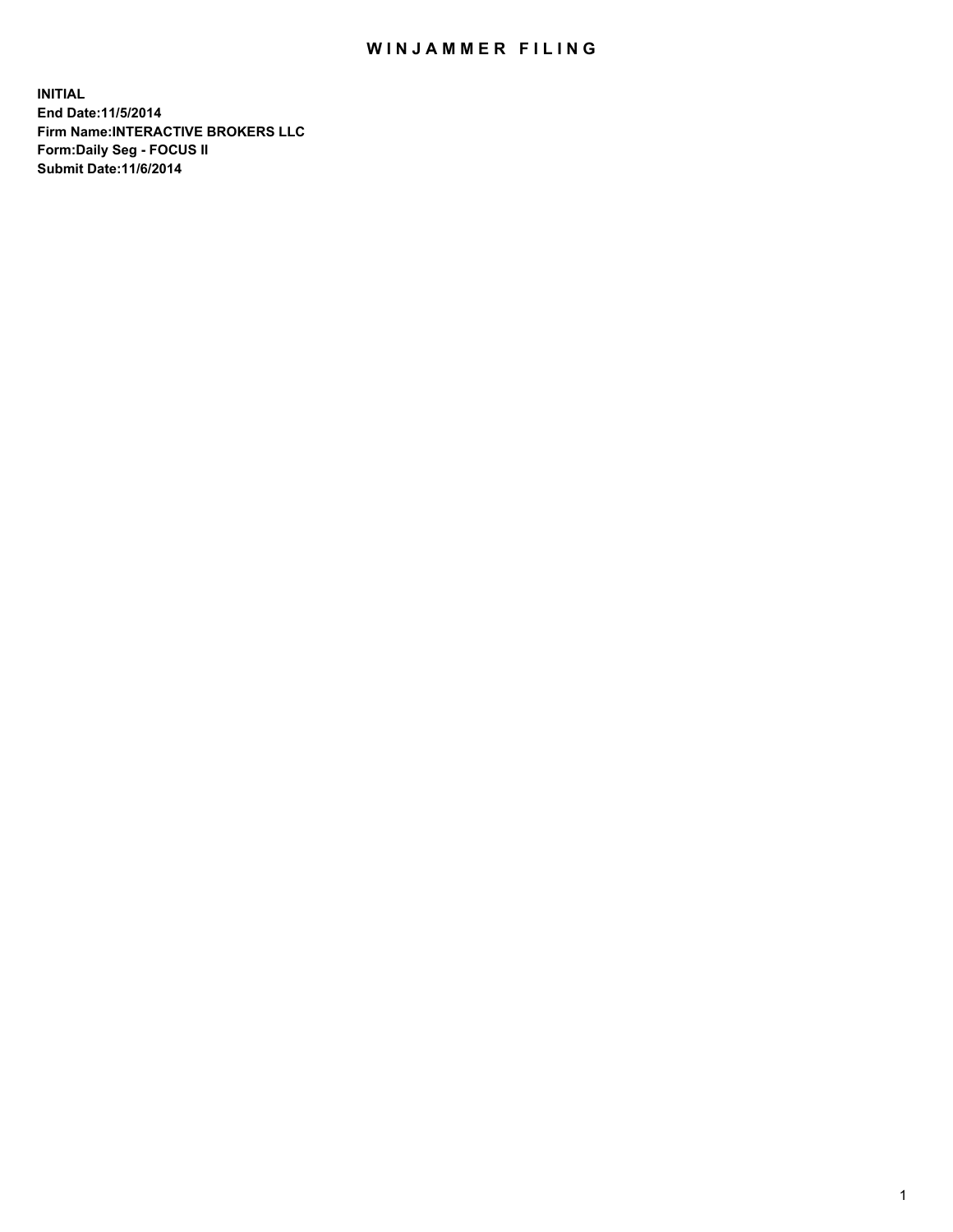## **INITIAL End Date:11/5/2014 Firm Name:INTERACTIVE BROKERS LLC Form:Daily Seg - FOCUS II Submit Date:11/6/2014 Daily Segregation - Cover Page**

| Name of Company<br><b>Contact Name</b><br><b>Contact Phone Number</b><br><b>Contact Email Address</b> | <b>INTERACTIVE BROKERS LLC</b><br><b>Michael Ellman</b><br>203-422-8926<br>mellman@interactivebrokers.co<br>$m$ |
|-------------------------------------------------------------------------------------------------------|-----------------------------------------------------------------------------------------------------------------|
| FCM's Customer Segregated Funds Residual Interest Target (choose one):                                |                                                                                                                 |
| a. Minimum dollar amount: ; or<br>b. Minimum percentage of customer segregated funds required:% ; or  | $\overline{\mathbf{0}}$                                                                                         |
| c. Dollar amount range between: and; or                                                               | 0<br>155,000,000 245,000,000                                                                                    |
| d. Percentage range of customer segregated funds required between:% and%.                             | 0 <sub>0</sub>                                                                                                  |
| FCM's Customer Secured Amount Funds Residual Interest Target (choose one):                            |                                                                                                                 |
| a. Minimum dollar amount: ; or                                                                        | $\overline{\mathbf{0}}$                                                                                         |
| b. Minimum percentage of customer secured funds required:% ; or                                       | 0                                                                                                               |
| c. Dollar amount range between: and; or                                                               | 80,000,000 120,000,000                                                                                          |
| d. Percentage range of customer secured funds required between:% and%.                                | 0 <sub>0</sub>                                                                                                  |
| FCM's Cleared Swaps Customer Collateral Residual Interest Target (choose one):                        |                                                                                                                 |
| a. Minimum dollar amount: ; or                                                                        | $\overline{\mathbf{0}}$                                                                                         |
| b. Minimum percentage of cleared swaps customer collateral required:% ; or                            | $\overline{\mathbf{0}}$                                                                                         |
| c. Dollar amount range between: and; or                                                               | 0 <sub>0</sub>                                                                                                  |
| d. Percentage range of cleared swaps customer collateral required between:% and%.                     | 0 <sub>0</sub>                                                                                                  |
| Current ANC:on                                                                                        | 2,315,205,650 05-NOV-2014                                                                                       |
| <b>Broker Dealer Minimum</b>                                                                          | 374,934,089                                                                                                     |
| Debit/Deficit - CustomersCurrent AmountGross Amount                                                   |                                                                                                                 |
| Domestic Debit/Deficit                                                                                | 5,524,577                                                                                                       |
| Foreign Debit/Deficit                                                                                 | 3,941,1030                                                                                                      |
| Debit/Deficit - Non CustomersCurrent AmountGross Amount                                               |                                                                                                                 |
| Domestic Debit/Deficit                                                                                | 0 <sub>0</sub>                                                                                                  |
| Foreign Debit/Deficit                                                                                 | 0 <sub>0</sub>                                                                                                  |
| Proprietary Profit/Loss                                                                               |                                                                                                                 |
| Domestic Profit/Loss                                                                                  | $\overline{\mathbf{0}}$                                                                                         |
| Foreign Profit/Loss                                                                                   | $\underline{\mathbf{0}}$                                                                                        |
| Proprietary Open Trade Equity                                                                         |                                                                                                                 |
| Domestic OTE                                                                                          | <u>0</u>                                                                                                        |
| Foreign OTE                                                                                           | <u>0</u>                                                                                                        |
| <b>SPAN</b>                                                                                           |                                                                                                                 |
| <b>Customer SPAN Calculation</b>                                                                      | 1,097,009,838                                                                                                   |
| Non-Customer SPAN Calcualation                                                                        | 31,924,143                                                                                                      |
| Proprietary Capital Charges                                                                           | <u>0</u>                                                                                                        |
| Minimum Dollar Amount Requirement                                                                     | 20,000,000 [7465]                                                                                               |
| Other NFA Dollar Amount Requirement                                                                   | 21,441,314 [7475]                                                                                               |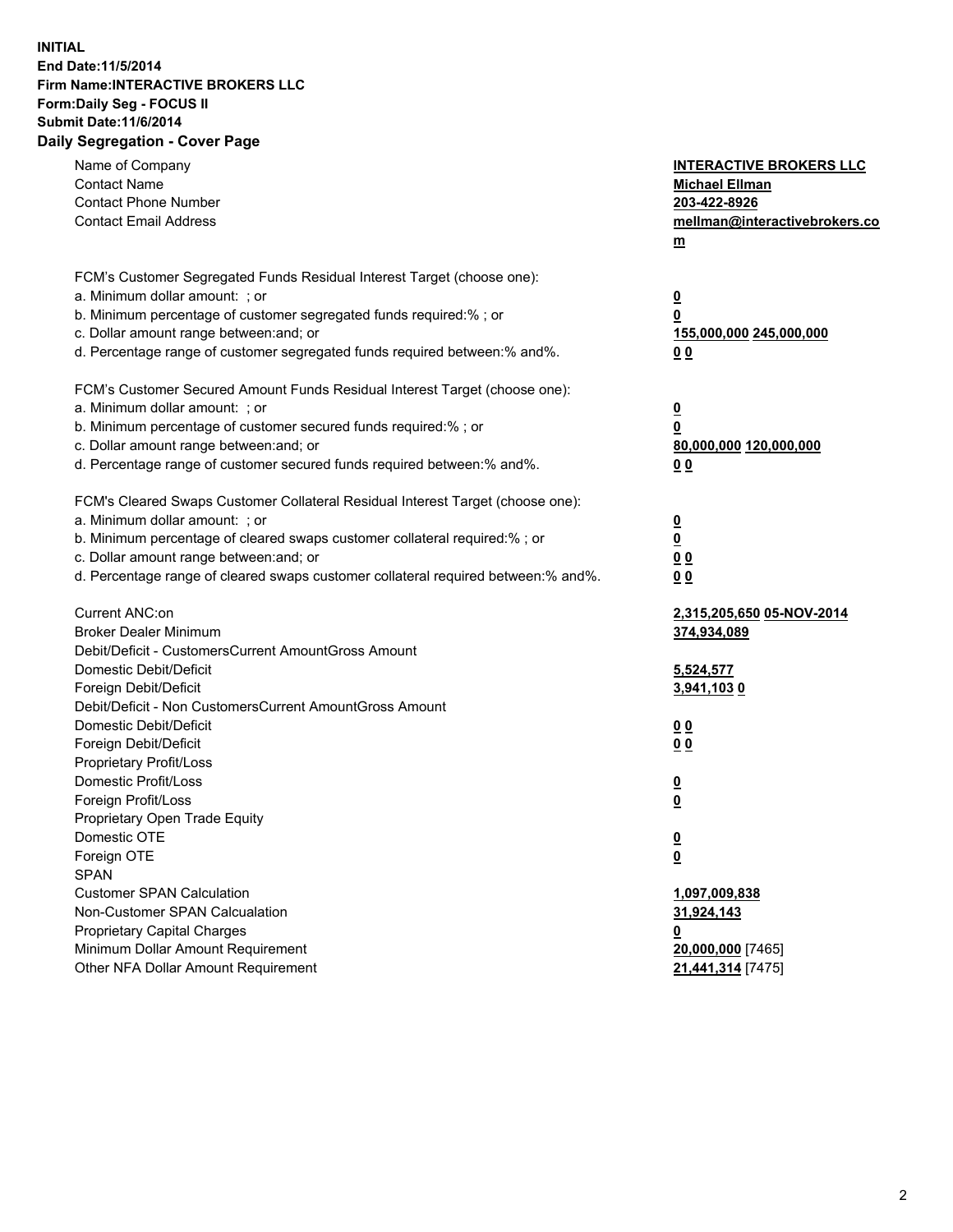## **INITIAL End Date:11/5/2014 Firm Name:INTERACTIVE BROKERS LLC Form:Daily Seg - FOCUS II Submit Date:11/6/2014 Daily Segregation - Secured Amounts**

|                | Daily Jegregation - Jeculed Aniounts                                                        |                                   |
|----------------|---------------------------------------------------------------------------------------------|-----------------------------------|
|                | Foreign Futures and Foreign Options Secured Amounts                                         |                                   |
|                | Amount required to be set aside pursuant to law, rule or regulation of a foreign            | $0$ [7305]                        |
|                | government or a rule of a self-regulatory organization authorized thereunder                |                                   |
| 1.             | Net ledger balance - Foreign Futures and Foreign Option Trading - All Customers             |                                   |
|                | A. Cash                                                                                     | 291,324,844 [7315]                |
|                | B. Securities (at market)                                                                   | 0 [7317]                          |
| 2.             | Net unrealized profit (loss) in open futures contracts traded on a foreign board of trade   | 590,874 [7325]                    |
| 3.             | Exchange traded options                                                                     |                                   |
|                | a. Market value of open option contracts purchased on a foreign board of trade              | 355,310 [7335]                    |
|                | b. Market value of open contracts granted (sold) on a foreign board of trade                | -568,002 [7337]                   |
| 4.             | Net equity (deficit) (add lines 1.2. and 3.)                                                | 291,703,026 [7345]                |
| 5.             | Account liquidating to a deficit and account with a debit balances - gross amount           | 3,941,103 [7351]                  |
|                | Less: amount offset by customer owned securities                                            | 0 [7352] 3,941,103 [7354]         |
| 6.             | Amount required to be set aside as the secured amount - Net Liquidating Equity              | 295,644,129 [7355]                |
|                | Method (add lines 4 and 5)                                                                  |                                   |
| 7.             | Greater of amount required to be set aside pursuant to foreign jurisdiction (above) or line | 295,644,129 [7360]                |
|                | 6.                                                                                          |                                   |
|                | FUNDS DEPOSITED IN SEPARATE REGULATION 30.7 ACCOUNTS                                        |                                   |
| $\mathbf{1}$ . | Cash in banks                                                                               |                                   |
|                | A. Banks located in the United States                                                       | 341,226,306 [7500]                |
|                | B. Other banks qualified under Regulation 30.7                                              | 0 [7520] 341,226,306 [7530]       |
| 2.             | Securities                                                                                  |                                   |
|                | A. In safekeeping with banks located in the United States                                   | $0$ [7540]                        |
|                | B. In safekeeping with other banks qualified under Regulation 30.7                          | 0 [7560] 0 [7570]                 |
| 3.             | Equities with registered futures commission merchants                                       |                                   |
|                | A. Cash                                                                                     | $0$ [7580]                        |
|                | <b>B.</b> Securities                                                                        | $0$ [7590]                        |
|                | C. Unrealized gain (loss) on open futures contracts                                         | $0$ [7600]                        |
|                | D. Value of long option contracts                                                           | $0$ [7610]                        |
|                | E. Value of short option contracts                                                          | 0 [7615] 0 [7620]                 |
| 4.             | Amounts held by clearing organizations of foreign boards of trade                           |                                   |
|                | A. Cash                                                                                     | $0$ [7640]                        |
|                | <b>B.</b> Securities                                                                        | $0$ [7650]                        |
|                | C. Amount due to (from) clearing organization - daily variation                             | $0$ [7660]                        |
|                | D. Value of long option contracts                                                           | $0$ [7670]                        |
|                | E. Value of short option contracts                                                          | 0 [7675] 0 [7680]                 |
| 5.             | Amounts held by members of foreign boards of trade                                          |                                   |
|                | A. Cash                                                                                     | 59,147,235 [7700]                 |
|                | <b>B.</b> Securities                                                                        | $0$ [7710]                        |
|                | C. Unrealized gain (loss) on open futures contracts                                         | 1,860,120 [7720]                  |
|                | D. Value of long option contracts                                                           | 355,306 [7730]                    |
|                | E. Value of short option contracts                                                          | -567,996 [7735] 60,794,665 [7740] |
| 6.             | Amounts with other depositories designated by a foreign board of trade                      | $0$ [7760]                        |
| 7.             | Segregated funds on hand                                                                    | $0$ [7765]                        |
| 8.             | Total funds in separate section 30.7 accounts                                               | 402,020,971 [7770]                |
| 9.             | Excess (deficiency) Set Aside for Secured Amount (subtract line 7 Secured Statement         | 106,376,842 [7380]                |
|                | Page 1 from Line 8)                                                                         |                                   |
| 10.            | Management Target Amount for Excess funds in separate section 30.7 accounts                 | 80,000,000 [7780]                 |
| 11.            | Excess (deficiency) funds in separate 30.7 accounts over (under) Management Target          | 26,376,842 [7785]                 |
|                |                                                                                             |                                   |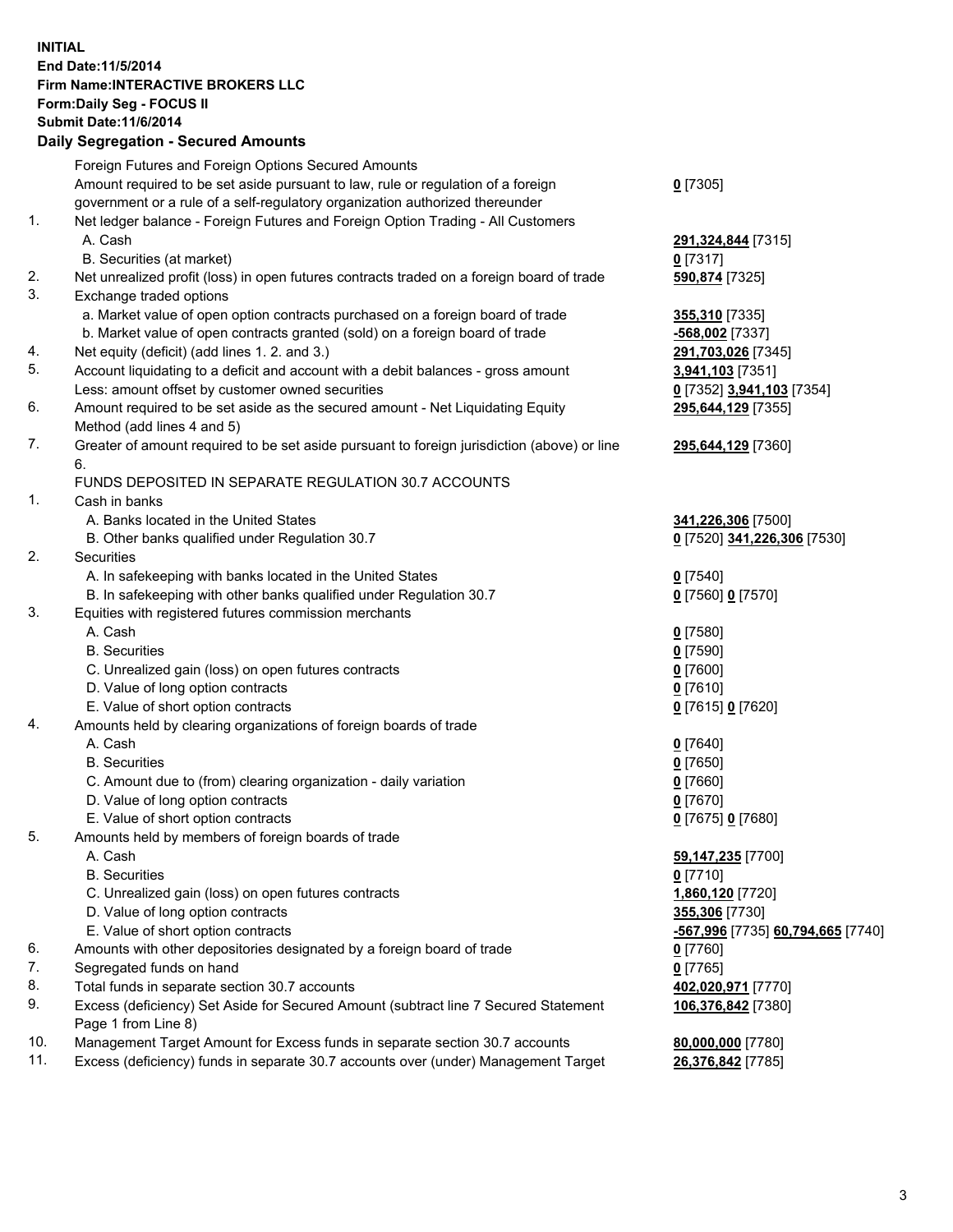**INITIAL End Date:11/5/2014 Firm Name:INTERACTIVE BROKERS LLC Form:Daily Seg - FOCUS II Submit Date:11/6/2014 Daily Segregation - Segregation Statement** SEGREGATION REQUIREMENTS(Section 4d(2) of the CEAct) 1. Net ledger balance A. Cash **2,369,286,932** [7010] B. Securities (at market) **0** [7020] 2. Net unrealized profit (loss) in open futures contracts traded on a contract market **-21,290,575** [7030] 3. Exchange traded options A. Add market value of open option contracts purchased on a contract market **126,986,797** [7032] B. Deduct market value of open option contracts granted (sold) on a contract market **-197,948,022** [7033] 4. Net equity (deficit) (add lines 1, 2 and 3) **2,277,035,132** [7040] 5. Accounts liquidating to a deficit and accounts with debit balances - gross amount **5,524,577** [7045] Less: amount offset by customer securities **0** [7047] **5,524,577** [7050] 6. Amount required to be segregated (add lines 4 and 5) **2,282,559,709** [7060] FUNDS IN SEGREGATED ACCOUNTS 7. Deposited in segregated funds bank accounts A. Cash **380,088,147** [7070] B. Securities representing investments of customers' funds (at market) **1,216,088,753** [7080] C. Securities held for particular customers or option customers in lieu of cash (at market) **0** [7090] 8. Margins on deposit with derivatives clearing organizations of contract markets A. Cash **8,565,724** [7100] B. Securities representing investments of customers' funds (at market) **79,529,991** [7110] C. Securities held for particular customers or option customers in lieu of cash (at market) **0** [7120] 9. Net settlement from (to) derivatives clearing organizations of contract markets **2,566,108** [7130] 10. Exchange traded options A. Value of open long option contracts **848,651** [7132] B. Value of open short option contracts **-5,698,520** [7133] 11. Net equities with other FCMs A. Net liquidating equity **-32,467,288** [7140] B. Securities representing investments of customers' funds (at market) **844,964,874** [7160] C. Securities held for particular customers or option customers in lieu of cash (at market) **0** [7170] 12. Segregated funds on hand **0** [7150] 13. Total amount in segregation (add lines 7 through 12) **2,494,486,440** [7180] 14. Excess (deficiency) funds in segregation (subtract line 6 from line 13) **211,926,731** [7190] 15. Management Target Amount for Excess funds in segregation **155,000,000** [7194]

16. Excess (deficiency) funds in segregation over (under) Management Target Amount Excess

**56,926,731** [7198]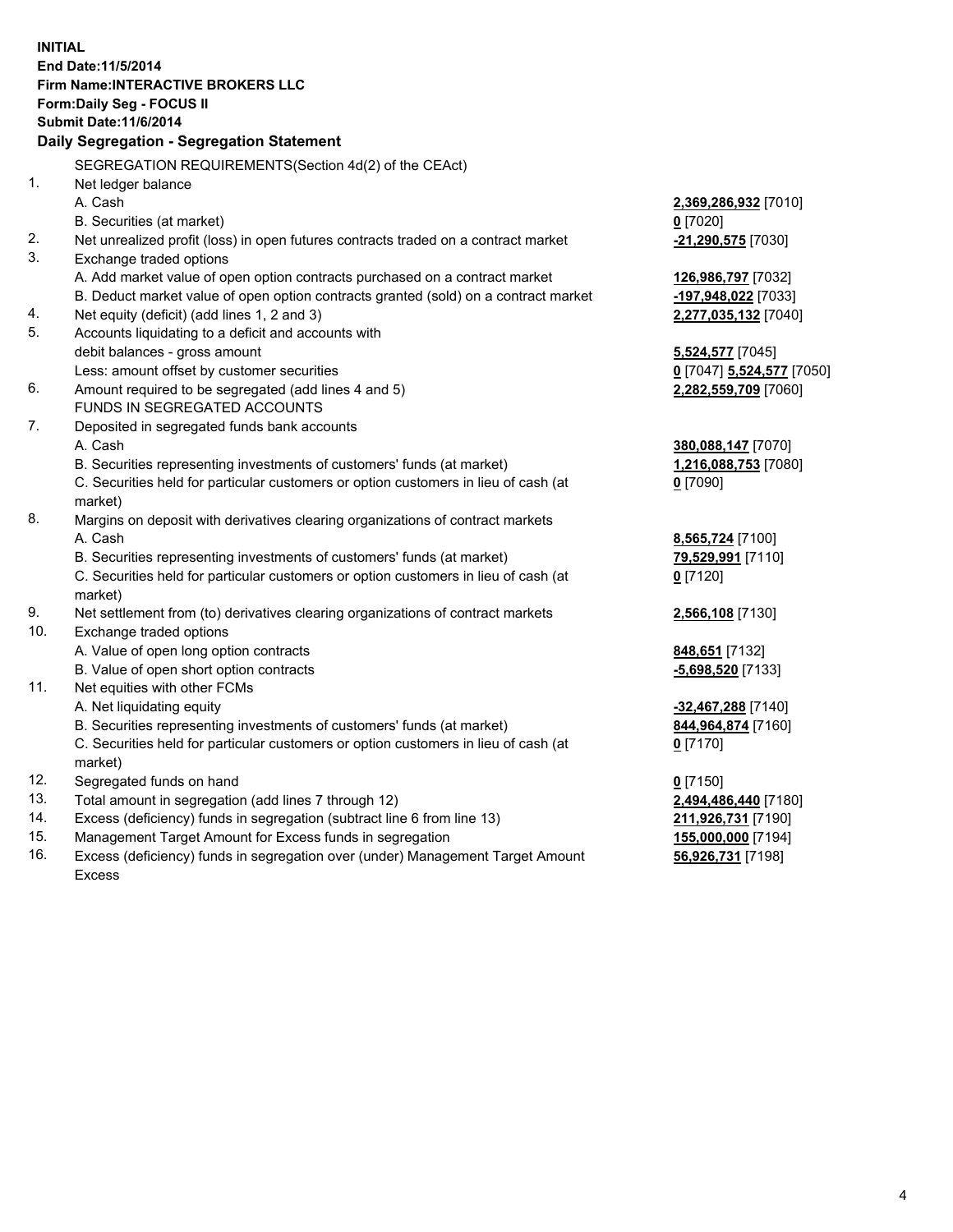## **INITIAL End Date:11/5/2014 Firm Name:INTERACTIVE BROKERS LLC Form:Daily Seg - FOCUS II Submit Date:11/6/2014 Daily Segregation - Supplemental**

| $\blacksquare$ | Total gross margin deficiencies - Segregated Funds Origin                              | 119,537 [9100] |
|----------------|----------------------------------------------------------------------------------------|----------------|
| $\sim$         | Total gross margin deficiencies - Secured Funds Origin                                 | $0$ [9101]     |
| $\blacksquare$ | Total gross margin deficiencies - Cleared Swaps Customer Collateral Funds Origin       | $0$ [9102]     |
| $\blacksquare$ | Total gross margin deficiencies - Noncustomer and Proprietary Accounts Origin          | $0$ [9103]     |
| $\blacksquare$ | Total number of accounts contributing to total gross margin deficiencies - Segregated  | 12 [9104]      |
|                | Funds Origin                                                                           |                |
| $\blacksquare$ | Total number of accounts contributing to total gross margin deficiencies - Secured     | $0$ [9105]     |
|                | Funds Origin                                                                           |                |
| $\blacksquare$ | Total number of accounts contributing to the total gross margin deficiencies - Cleared | $0$ [9106]     |
|                | Swaps Customer Collateral Funds Origin                                                 |                |
| $\blacksquare$ | Total number of accounts contributing to the total gross margin deficiencies -         | $0$ [9107]     |
|                | Noncustomer and Proprietary Accounts Origin                                            |                |
| ۰              | Upload a copy of the firm's daily margin report the FCM uses to issue margin calls     |                |
|                | which corresponds with the reporting date.                                             |                |

11.05.2014 Commodity Margin Deficiency Report.xls